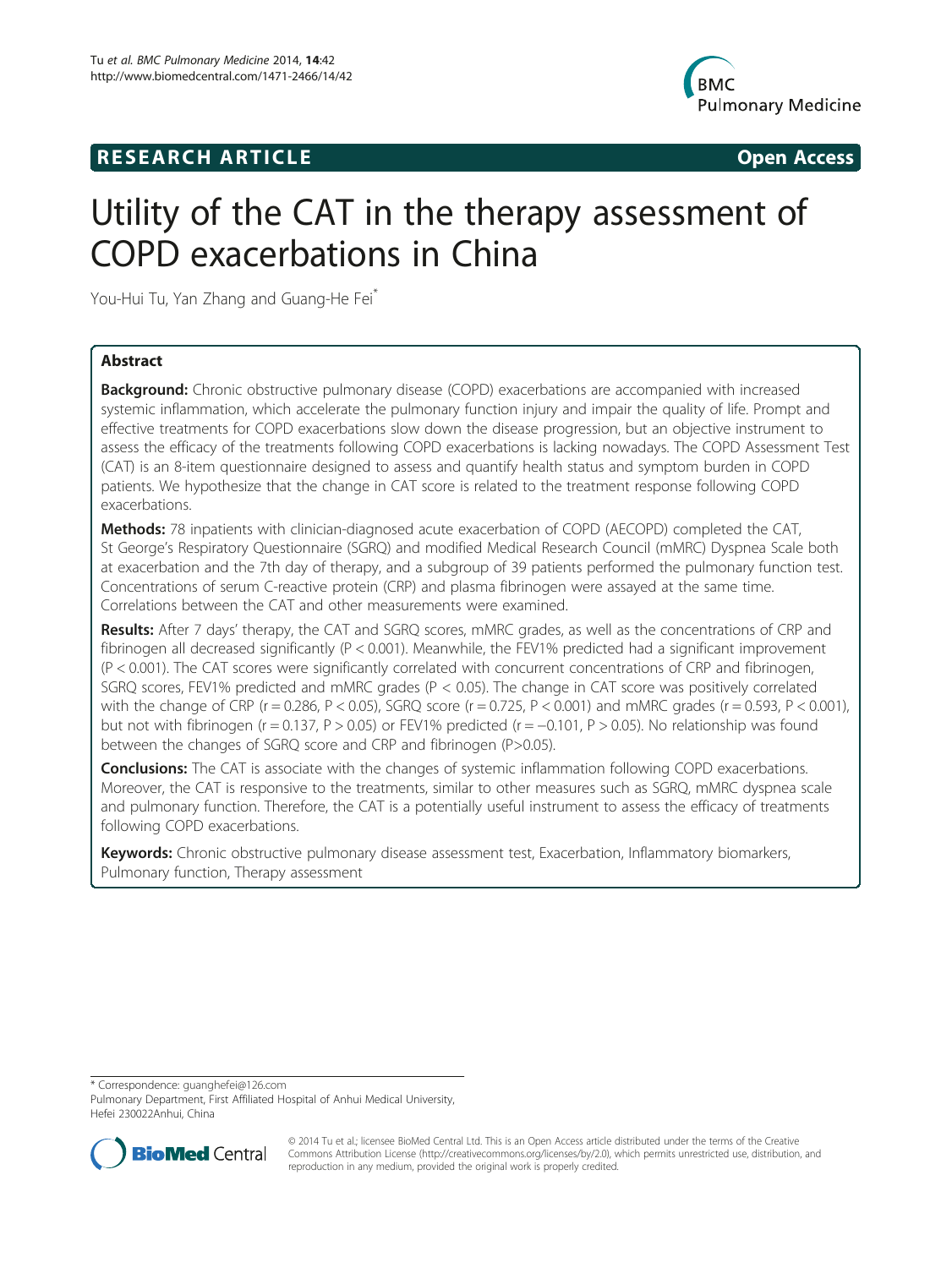#### Background

Chronic obstructive pulmonary disease (COPD) is a common chronic respiratory disease around the world and it has become an increasing public health concern to the Chinese medical community [[1](#page-6-0)]. COPD is associated with periodic exacerbations which manifest as worsening of lung function and increased dyspnea, cough, and sputum production [[2,3\]](#page-6-0). COPD exacerbations cause hospital admissions, morbidity and mortality, directly leading to the deterioration of health-related quality of life [[4\]](#page-6-0). It's generally believed that exacerbations are important targets for treatments and prevention of disease progression of COPD [\[2](#page-6-0)]. Clinicians routinely use various methods to assess the health status and response to treatments of COPD patients [\[5\]](#page-6-0), but a simple and objective instrument to evaluate the treatments response following AECOPD is still lacking currently.

The COPD Assessment Test (CAT) is a recently introduced, patient-completed instrument to assess and quantify health-related quality of life and symptom burden in patients of COPD [\[6,7\]](#page-6-0). It comprises 8 questions, each presented as a semantic 6-point (0–5) differential scale, providing a total score out of 40. Scores of 0–10, 11–20, 21–30, 31–40 represent mild, moderate, severe or very severe clinical impact, respectively [\[8\]](#page-6-0). Evidence has shown its good internal consistency and test-retest reliability [[7,9](#page-6-0)], and it is suitable for routine clinical use for both stable and exacerbating COPD [[10](#page-6-0)-[13\]](#page-6-0). Currently, the CAT has been translated into many languages and used worldwide, including China [[14](#page-6-0)], but as yet no data is available on whether the CAT can be used to assess the response to treatments at exacerbations or therapeutic interventions in China.

COPD exacerbations usually accompanied with increased airway and systemic inflammation [\[15,16](#page-6-0)]. The dynamic changes of systemic inflammatory biomarkers following exacerbations can be used to evaluate the therapeutics efficacy [\[5](#page-6-0)]. An obvious symptom recovery and reduction in systemic inflammation can be seen in seven days following a positive treatment [[15](#page-6-0)]. In this study, we hypothesize that the CAT scores following exacerbations are correlated with the systemic inflammation (evaluated by CRP and fibrinogen), mMRC grades, as well as the pulmonary function. Therefore, we propose that the CAT may be a potentially useful instrument to evaluate the therapeutic response to exacerbation treatments.

#### Methods

#### Subjects

The study involved patients with clinician-diagnosed COPD exacerbation, which defined as an acute event characterized by a worsening of respiratory symptoms (dyspnea, sputum purulence or sputum volume) that is beyond normal day-to-day variations and leads to a change in medication [[2,17](#page-6-0)]. Subjects were recruited from the Pulmonary Department, First Affiliated Hospital of Anhui Medical University from August 2012 to January 2013. Patients with an established history of COPD were included, with a post-bronchodilator forced expiratory volume in one second (FEV1) to forced vital capacity (FVC) ratio <70% at diagnosis [[2\]](#page-6-0), in addition, they should be able to understand and complete the CAT, SGRQ and mMRC dyspnea scale independently. Exclusion criteria were as follows: Patients with a primary diagnosis of asthma, bronchiectasis or other active chronic respiratory disease requiring treatments, interventions or diagnostics, or any other severe or uncontrolled comorbidities; Patients with mental disorders or any other condition associated with an immuno-inflammatory response; Patients who had received antibiotic or corticosteroids during the past four weeks were also excluded. The study was approved by the ethics committee of First Affiliated Hospital of Anhui Medical University. All patients provided written consent to participate and were informed the possible risks of the study. Patients were screened according to the strategies illustrated in Figure [1.](#page-2-0)

Patients were recruited on the day they presented with an acute exacerbation. Demographic information, detailed medical and smoking history were record at recruitment. The exacerbation frequency, which was based on the number of exacerbations the patient recalled for the year prior to recruitment was also collected. Previous studies have shown a good correlation between exacerbation frequency recorded on diary cards and that remembered by the patient over the same one year period [\[18\]](#page-7-0).

# Measurement of systemic inflammatory biomarkers and arterial blood gas analysis

Prior to treatments, peripheral venous blood samples of all subjects were taken to test the concentrations of serum CRP and plasma fibrinogen, which measured by the Modular Analytics E170 Module (Roche, Burgess Hill, UK) and the Claus method (IL ACL Top Coagulation Analyzer, Lexington, MA ,USA) respectively, the arterial oxygen (PaO2) and carbon dioxide tensions (PaCO2) were evaluated with a Stat Profile Critical Care Xpress (Nova Biomedical, Waltham, Mass, USA) while patients breathed room air in the supine position. After 7 days' therapy, all subjects were required to take another venous blood sample to measure serum CRP and plasma fibrinogen following the methods mentioned above.

# Health-related quality of life questionnaires and mMRC dyspnea scale

Patients completed the CAT and SGRQ questionnaires and mMRC dyspnea scale independently at exacerbation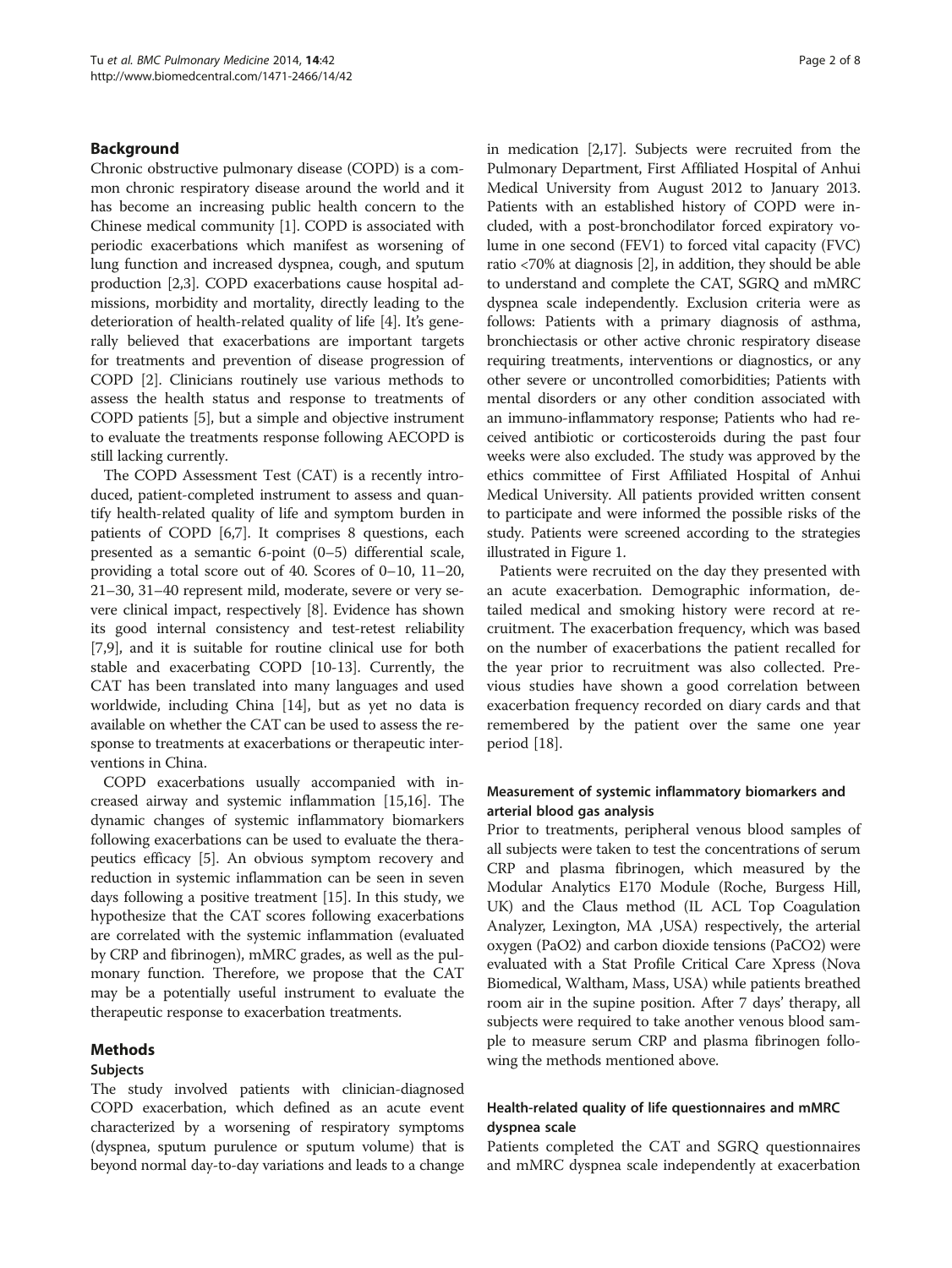<span id="page-2-0"></span>

and the 7th day of therapy. The effect on quality of life was measured by the CAT score.

#### Pulmonary function test

Standardized pulmonary function test was performed both at exacerbation and the 7th day of therapy with a dry spirometer device (Erich Jaeger GmbH, Hoechberg, Germany) at 15 minutes after inhaling salbutamol 400 μg (Ventolin; GlaxoSmithKline; London, UK), and the FVC,  $FEV<sub>1</sub>$ , and  $FEV<sub>1</sub>/FVC$  ratio were recorded.

Patients at exacerbation were treated according to the prevailing guidelines and clinical judgment with inhaled short-acting β2-agonists, antibiotics, systemic corticosteroids and theophylline, etc. [\[2](#page-6-0)]. Neither the magnitude of the exacerbation CAT/SGRQ score nor the mMRC grades played any role in the treatment decisions. On the 7th day of therapy, the patients were required to have a statement on the global rating changes in COPD since the first day independently, with a six-point single-item classifying change as 'much worse', 'worse', 'no change', 'better', 'much better', or 'completely resolved' referred to the method Jones and his colleagues had used [\[12\]](#page-6-0). Responders were defined as having a global rating of change 'better', 'much better', or 'completely resolved'. Non-responders were defined as having a global rating of change 'no change', 'worse', or 'much worse'.

#### Statistical analysis

Demographic and clinical characteristics of patients were summarized descriptively. Data were expressed as mean ± standard deviation. Skewed distribution data were made to normal distribution data by  $log_{10}$  transformation. SPSS Statistics version 17.0 was used for statistical analysis. The Pearson regression was used to analyze the correlations between CAT scores and inflammatory biomarkers, SGRQ scores, FEV1% predicted, the correlations between the mMRC grades and CAT scores, inflammatory biomarkers were analyzed by analysis of variance (ANOVA). Group comparisons were tested using t-tests or Chi-Square test. A P value <0.05 was considered significant in all statistical analyses.

### Results

#### Patient characteristics

A total of 130 AECOPD patients were screened and 78 patients were eligible. Their baseline characteristics are reported in Table [1,](#page-3-0) alongside the subgroup of 39 patients who also performed the pulmonary function test on the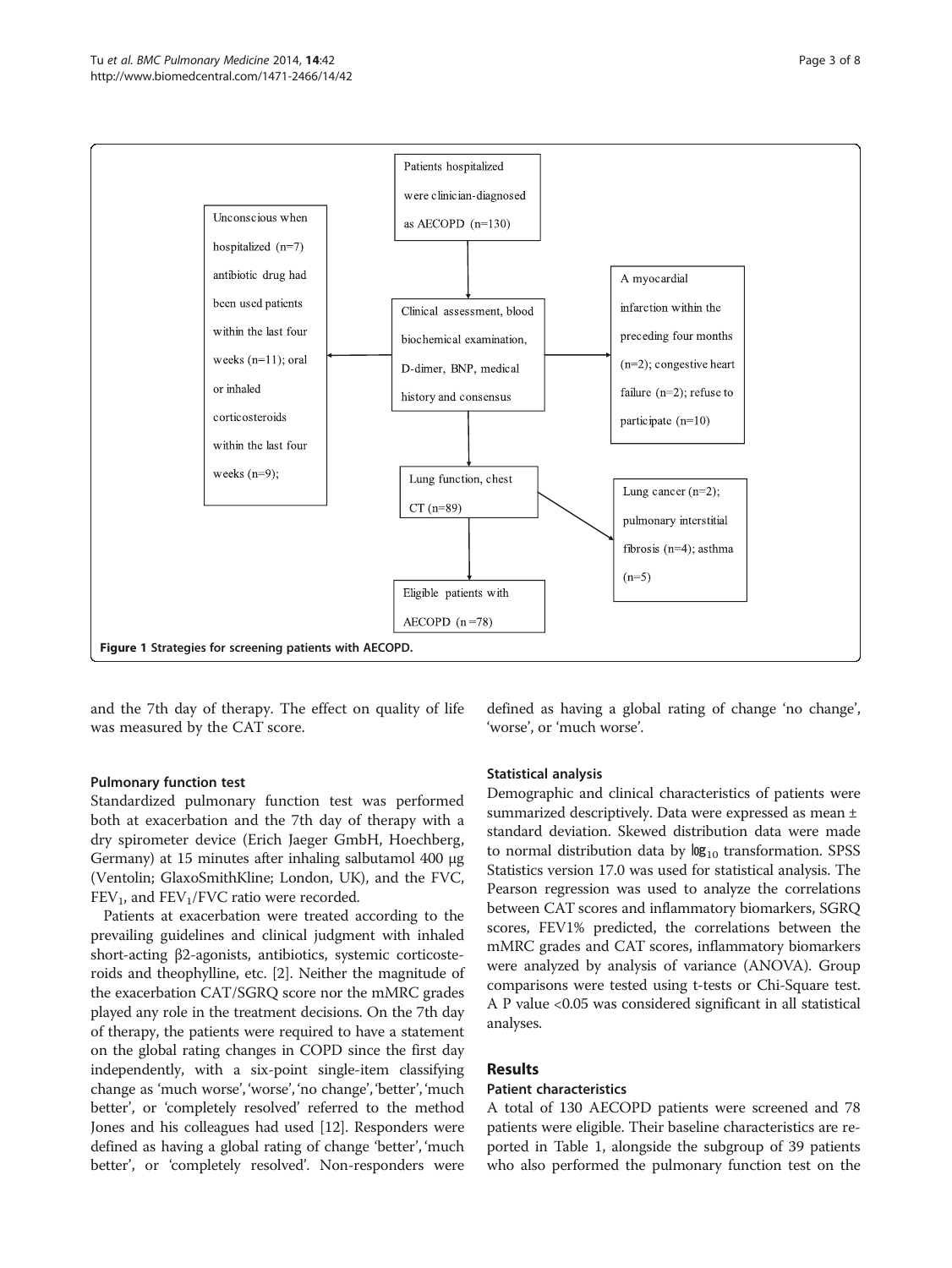<span id="page-3-0"></span>

| Table 1 Demographic characteristics of the total and |  |
|------------------------------------------------------|--|
| subgroup patients                                    |  |

| Variable                              | <b>Total group</b> | Sub group         | P value           |
|---------------------------------------|--------------------|-------------------|-------------------|
|                                       | $(n = 78)$         | $(n = 39)$        |                   |
| Age, years                            | $69.01 \pm 10.39$  | $67.90 + 11.02$   | 0.56 <sup>a</sup> |
| Females, n (%)                        | 34(43.58)          | 18(46.15)         | 0.78 <sup>b</sup> |
| BMI, $kg/m2$                          | $71.87 + 4.07$     | $21.06 + 3.87$    | 0.89 <sup>a</sup> |
| Smoking status, %                     |                    |                   |                   |
| Current smoker                        | 35.14              | 40.93             | 0.66 <sup>b</sup> |
| Fx-smoker                             | 35.12              | 33.26             |                   |
| Never smoked                          | 29.74              | 25.81             |                   |
| Smoking index,<br>pack-years          | $43.00 \pm 26.00$  | $41.00 + 23.00$   | 0.67 <sup>a</sup> |
| Comorbidities, n (%)                  | 33(49.25)          | 18(46.15)         | 0.69 <sup>b</sup> |
| Exacerbation frequency                | $2.55 \pm 1.44$    | $2.58 \pm 1.62$   | 0.92 <sup>a</sup> |
| Education, years                      | $6.79 \pm 5.17$    | $6.51 \pm 4.89$   | 0.63 <sup>a</sup> |
| PaO2, mm Hq                           | $67.05 \pm 18.90$  | $67.80 \pm 23.40$ | $0.54^{\circ}$    |
| PaCO2, mm Hq                          | $44.48 \pm 11.85$  | $43.42 \pm 15.08$ | 0.31 <sup>a</sup> |
| Pulmonary function<br>at exacerbation |                    |                   |                   |
| FEV1, % predicted                     | $46.79 + 19.14$    | $45.37 + 20.27$   | 0.71 <sup>a</sup> |
| FEV1, L                               | $0.90 \pm 0.33$    | $0.82 \pm 0.38$   | 0.39 <sup>a</sup> |
| FVC. L                                | $1.57 \pm 0.56$    | $1.49 \pm 0.57$   | $0.44^{a}$        |

Data are presented as mean ± standard deviation, except where indicated otherwise. Comorbidities included hypertension, diabetes mellitus, cerebral infarction, coronary artery disease, and these comorbidities were all in stable state which confirmed by physicians from related departments. BMI = Body Mass Index. <sup>a</sup>t-test. <sup>b</sup>χ<sup>2</sup> test.

7th day of therapy. No difference was found in their baseline characteristics  $(P > 0.05)$ . After 7 days' therapy, 76 patients were responders and only 2 patients were nonresponders, the mean change in CAT score of the 78 patients was  $(-10.36 \pm 5.03)$  units, among which the "responders" was  $(-10.49 \pm 4.83)$  units and the "nonresponders" was −0.93 units (the mean value of the two patients).

## The relationships between the CAT, SGRQ, mMRC and inflammatory biomarkers

After  $log_{10}$  transformation, the concentrations of CRP and fibrinogen were not affected by exacerbation frequency, comorbidities, or smoking status  $(P > 0.05)$ . After 7 days' therapy, the CAT and SGRQ scores, mMRC grades, as well as the concentrations of CRP and fibrinogen all had a significantly reduction ( $P < 0.001$ ), as shown in Table 2. The CAT and SGRQ scores at exacerbation and the 7th day of therapy were all significantly related to concurrent levels of CRP and fibrinogen as shown in Table 3. The mean change in CAT score (−10.36 ± 5.03 units) following exacerbation was significantly related to the change in CRP  $(r = 0.286,$  $P < 0.05$ ), but not in fibrinogen (r = 0.137, P > 0.05), as shown in Figure [2.](#page-4-0) No relationship was found between the changes

| Table 2 CRP, fibrinogen, CAT and SGRQ scores, mMRC |  |  |  |  |
|----------------------------------------------------|--|--|--|--|
| grades before and after therapy $(n = 78)$         |  |  |  |  |

|                             | <b>Exacerbation</b> | The 7th day     | P value |
|-----------------------------|---------------------|-----------------|---------|
| $log_{10}CRP$ , mg/ L       | $1.14 \pm 0.69$     | $0.39 + 0.52$   | < 0.001 |
| $\log_{10}$ fibrinogen, g/L | $0.59 + 0.16$       | $0.37 + 0.16$   | < 0.001 |
| SGRQ                        | $55.17 + 17.07$     | $41.69 + 16.48$ | < 0.001 |
| <b>CAT</b>                  | $23.19 + 7.00$      | $12.83 + 5.82$  | < 0.001 |
| mMRC grades                 | $2.73 \pm 0.99$     | $1.36 \pm 0.91$ | < 0.001 |

Data are presented as mean ± standard deviation, P value was calculated by paired t-test.

CRP = C-reactive protein, CAT = COPD Assessment Test, SGRQ = St George's Respiratory Questionnaire.

of SGRQ score (−13.47 ± 8.98 units) and CRP or fibrinogen  $(P > 0.05)$ . Positive correlations were found between the mMRC grades and concurrent levels of CRP (exacerbation:  $r_s = 0.256$ , P < 0.05, the 7th day of therapy:  $r_s = 0.289$ ,  $P = 0.01$ ) and fibrinogen (exacerbation:  $r_s = 0.296$ ,  $P < 0.01$ , the 7th day of therapy:  $r_s = 0.246$ ,  $P < 0.05$ ). The mean change of CRP ( $1.04 \pm 0.79$  mg/L) was positively related to that of fibrinogen  $(0.12 \pm 0.38 \text{ g/L}, r = 0.485, P < 0.001)$ .

#### The CAT and exacerbation frequency

The mean CAT scores of the 78 patients at exacerbation and the 7th day after of therapy were  $23.19 \pm 7.00$  and  $12.83 \pm 5.82$ , respectively, Patients with frequent exacerbations ( $\geq 2$  exacerbations during the past year, n = 60) had a significantly higher mean exacerbation CAT score of  $24.74 \pm 7.21$  compared to infrequent exacerbations  $\left($  <2 exacerbations during the past year, n = 18) with a mean exacerbation CAT score of  $20.62 \pm 5.75$  (P < 0.001). After 7 days' therapy, frequent exacerbators still had a higher CAT score of  $15.35 \pm 6.00$  than infrequent exacerbators with a CAT score of  $10.62 \pm 4.66$  (P < 0.005). The mean exacerbation frequency was  $2.55 \pm 1.44$  times during the past one year.

#### The CAT and SGRQ, mMRC

The CAT scores were positively correlated with concurrent SGRQ scores (exacerbation  $r = 0.831$ , the 7th day of therapy  $r = 0.774$ , both  $P < 0.001$ ) and mMRC grades (exacerbation  $r_s = 0.832$ , the 7th day of therapy  $r_s = 0.786$ ,

| Table 3 Relationships between CAT, SGRQ scores and |  |
|----------------------------------------------------|--|
| CRP, fibrinogen (n = 78)                           |  |

|                               | <b>Exacerbation</b> |         | The 7th day |         |
|-------------------------------|---------------------|---------|-------------|---------|
|                               |                     | P value |             | P value |
| CAT vs log <sub>10</sub> CRP  | 0.398               | < 0.001 | 0.409       | < 0.001 |
| CAT vs $log_{10}$ fibrinogen  | 0.392               | < 0.001 | 0.262       | < 0.05  |
| $SGRQ$ vs $log_{10}CRP$       | 0.282               | < 0.05  | 0.354       | 0.001   |
| SGRQ vs $log_{10}$ fibrinogen | በ 292               | 0.01    | በ 297       | < 0.01  |

CRP = C-reactive protein, CAT = COPD Assessment Test, SGRQ = St George's Respiratory Questionnaire. r = Pearson Correlation coefficient.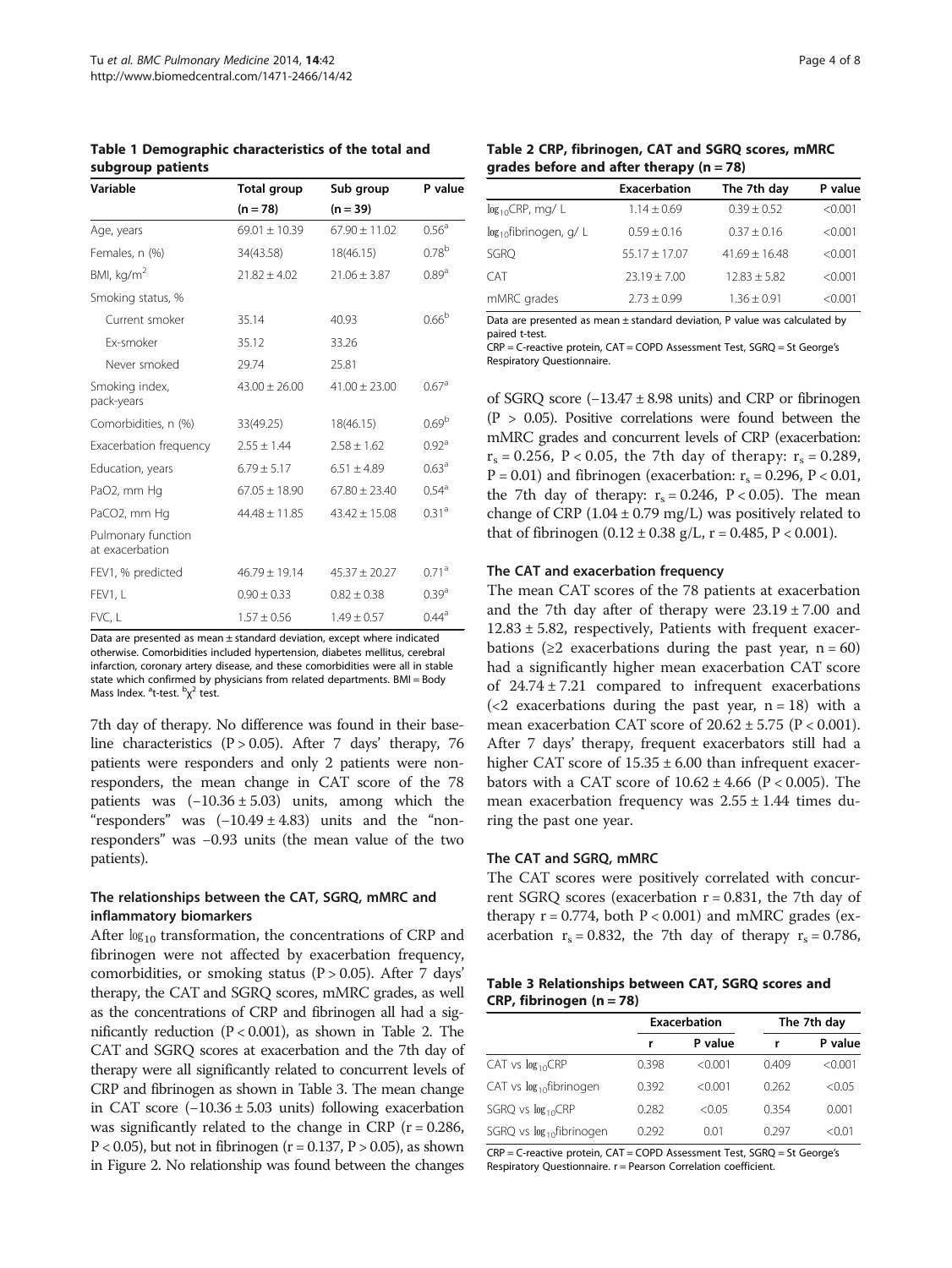<span id="page-4-0"></span>

both P < 0.001). The mean change in CAT score was also significantly related to that of SGRQ score  $(r = 0.725,$  $P < 0.001$ ) and mMRC grades ( $r_s = 0.593$ ,  $P < 0.001$ ). The effect on quality of life according to the CAT scores and the mMRC grades of the total subjects was shown in Table 4. Figure 3 showed the distribution of the CAT scores grouped by the mMRC grades at exacerbation and the 7th day of therapy.

#### The CAT and pulmonary function

A subgroup of 39 patients performed the pulmonary function test both at exacerbation and the 7th day of therapy. Significant improvement was found in FEV1% predicted on the 7th day of therapy  $(P < 0.001)$ , as the mean value at exacerbation and the 7th day after therapy

Table 4 CAT stages and mMRC grades before and after therapy  $(n = 78)$ 

|                | <b>Exacerbation</b> | The 7th day | P value |
|----------------|---------------------|-------------|---------|
|                | n (%)               | n(%)        |         |
| CAT score      |                     |             | < 0.001 |
| $0 - 10$       | O(0.00)             | 33(42.31)   |         |
| $11 - 20$      | 31(39.75)           | 36(46.15)   |         |
| $21 - 30$      | 35(44.87)           | 8(10.26)    |         |
| $31 - 40$      | 12(15.38)           | 1(1.28)     |         |
| mMRC grades    |                     |             | < 0.001 |
| 0              | O(0.00)             | 15(19.23)   |         |
| 1              | 9(11.54)            | 27(34.62)   |         |
| 2              | 24(30.77)           | 30(38.46)   |         |
| 3              | 24(30.77)           | 5(6.41)     |         |
| $\overline{4}$ | 21(26.92)           | 1(1.28)     |         |

P value was calculated byx<sup>2</sup> test.



was  $(45.37 \pm 20.27)$  % and  $(48.80 \pm 19.84)$  %, respectively. Significantly negative correlations were found between the CAT scores and contemporaneous FEV1% predicted (exacerbation  $r = -0.683$ , the 7th day after therapy  $r = -0.591$ , both P < 0.001, Figure [4\)](#page-5-0), but no correlation was found between the changes of CAT score and FEV1% predicted  $(r = -0.101, P > 0.05)$ .

No difference in CAT score was found between smokers and non-smokers, as well as in patients with comorbidities or without comorbidities (P>0.05).

#### **Discussion**

This study, to our knowledge, is the first time to use the CAT to assess the treatment response and health status following exacerbations of COPD in China. Results have shown that the CAT and SGRQ scores, mMRC grades and the concentrations of CRP and fibrinogen during exacerbation all decreased significantly after 7 days'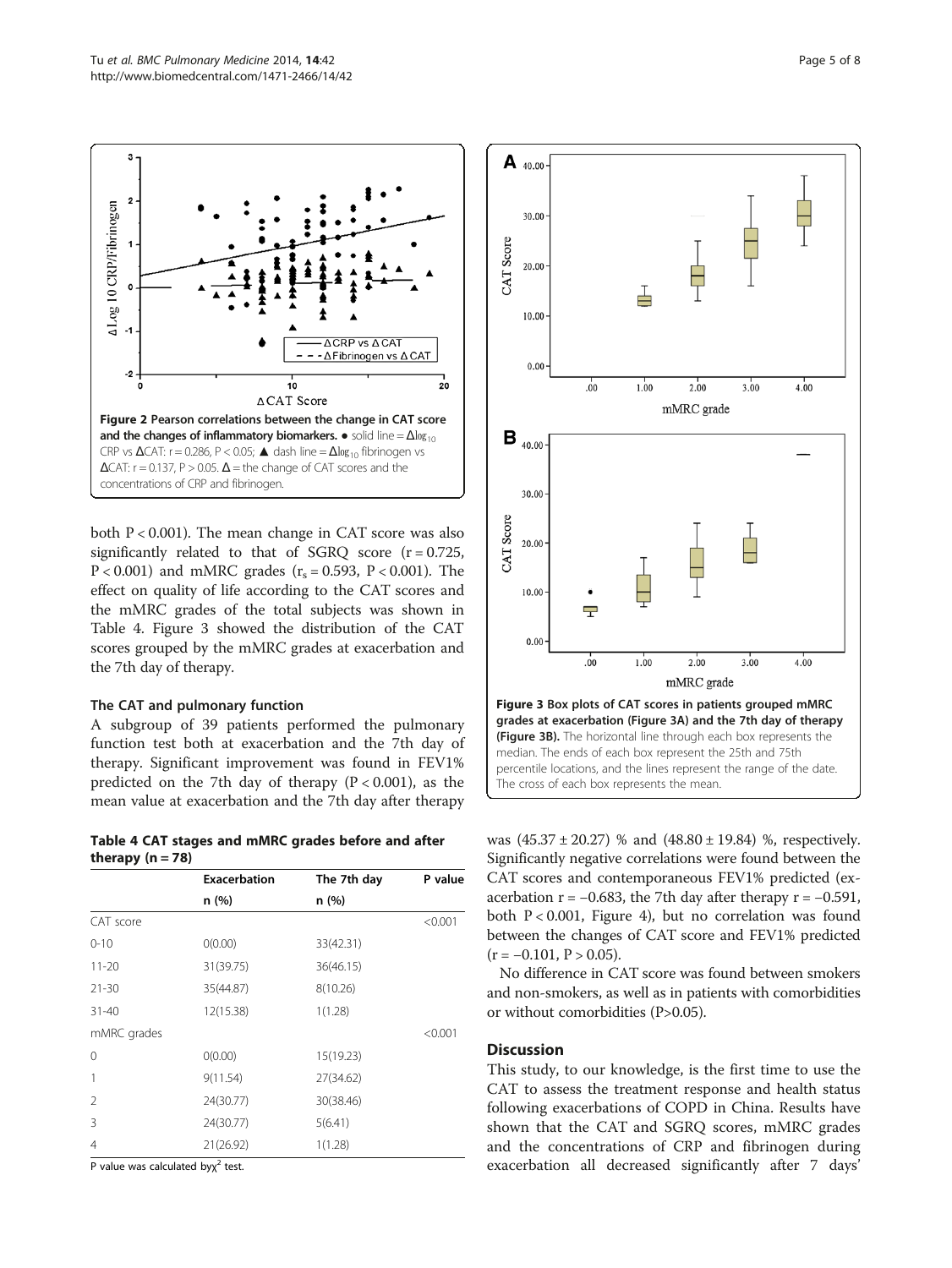<span id="page-5-0"></span>

therapy. Meanwhile, the FEV1% predicted had a significant improvement. The CAT scores were significantly correlated with concurrent levels of CRP and fibrinogen, mMRC grades, SGRQ scores and FEV1% predicted. The change in CAT score was related to that of CRP, SGRQ score and mMRC grades. Furthermore, we have shown that the CAT scores were significantly higher in patients with a history of frequent exacerbations.

COPD is associated with increased systemic inflammation [\[19,20\]](#page-7-0), and the inflammation is aggravated during exacerbations [\[15,16\]](#page-6-0). Recent advances using inflammatory biomarkers suggest that quantification of serum proteins are effective in the diagnosis, classification, prognosis, and treatment response of COPD [\[5](#page-6-0)[,21\]](#page-7-0). Both CRP and fibrinogen are acute-phase inflammatory biomarkers that are normally used in clinic, their concentrations will generally rise in response to infections but decline with the clinical recovery [\[22,23](#page-7-0)]. In this study, we found most patients had much higher concentrations of CRP and fibrinogen at exacerbation, probably triggered by bacterial and/or viral infections [\[24,25](#page-7-0)]. With the symptoms recovered, both CRP and fibrinogen had a significant reduction corresponding to the decrease of systemic inflammation, reflecting an effective treatment during the seven days. Our results showed that moderate but significan correlations  $(r = 0.262$  to 0.409) were found between the levels of CRP and fibrinogen and concurrent CAT scores, SGRQ scores, and mMRC grades, these are reasonable as the clinical symptoms and poor health status in COPD patients are caused by a great many factors including the systemic inflammation [[2,](#page-6-0)[26](#page-7-0)]. Meanwhile, the inflammatory response may lag behind clinical and biochemical response following AECOPD [\[27](#page-7-0)], which can partly accounts for the weak correlations between inflammatory mediators and CAT/SGRQ scores. No relationship was found between the changes of SGRQ scores and CRP or fibrinogen after 7 days' therapy. We speculate this attributes to the relatively weaker correlations between the SGRQ scores and CRP and fibrinogen following exacerbations as compared with the CAT scores, thus suggesting the CAT is more sensitive to the inflammatory response following exacerbations. More studies, probably of longitudinal nature will be required to test and verify these associations.

With the simplicity and reliability of CAT, it is now recommended to assess the symptom burden and health status of COPD patients [\[2](#page-6-0)]. The SGRQ is a diseasespecific measure of health status for COPD. In the present study, significantly positive correlations were found between the CAT and SGRQ scores both at exacerbation and the 7th day of therapy, which was consistent with the initial validated studies [\[7\]](#page-6-0). Previous studies have shown that the relationship between the CAT and SGRQ is constant across the scaling range [[28](#page-7-0)], and the mathematical relationship is  $CAT = 0.4 \times SGRQ$ . However, what is interesting in our study is that the CAT score  $(12.83 \pm 5.82)$ units) seems very small compared to  $SGRQ$  (41.69  $\pm$  16.48 units) on the 7th day of therapy. We believe that the difference may be caused by the higher sensitivity of CAT to the clinical response of treatments following exacerbations than that of SGRQ. Mackay et al. have demonstrated that the CAT can provide a score of COPD exacerbation severity and model recovery following exacerbations [[13](#page-6-0)]. Furthermore, the CAT is responsive to pulmonary rehabilitation and can distinguish different levels of response [[29](#page-7-0),[30](#page-7-0)]. Our study complements the existing work by demonstrating that the CAT is an objective measurement to assess the treatment response following COPD exacerbations. This has particular relevance as the CAT provides an additional tool to assess the ability of novel interventions to reduce exacerbation severity and make comparisons across studies easier. However, we found that the mean change in CAT score over the 7 days in our study was quite dramatic  $(-10.36 \pm 5.03 \text{ units})$  compared to previous studies [\[12,13\]](#page-6-0). We speculate there are two main factors, one is that most patients in the present study came from the countryside and they received less formal treatment in stable state, which made them are more sensitive and effective to the treatments when compared with those who had received the guidelines recommended treatments; Meanwhile, these patients were in low economic state and had more serious symptoms when hospitalized at exacerbations of COPD.

Dyspnea is the most prominent and distressing symptom of COPD patients. With the disease progresses, the severity of dyspnea and the frequency of exacerbations also increased, leading to a reduction in patients' daily activities and health-related quality of life. In the present study, the CAT scores were positively correlated with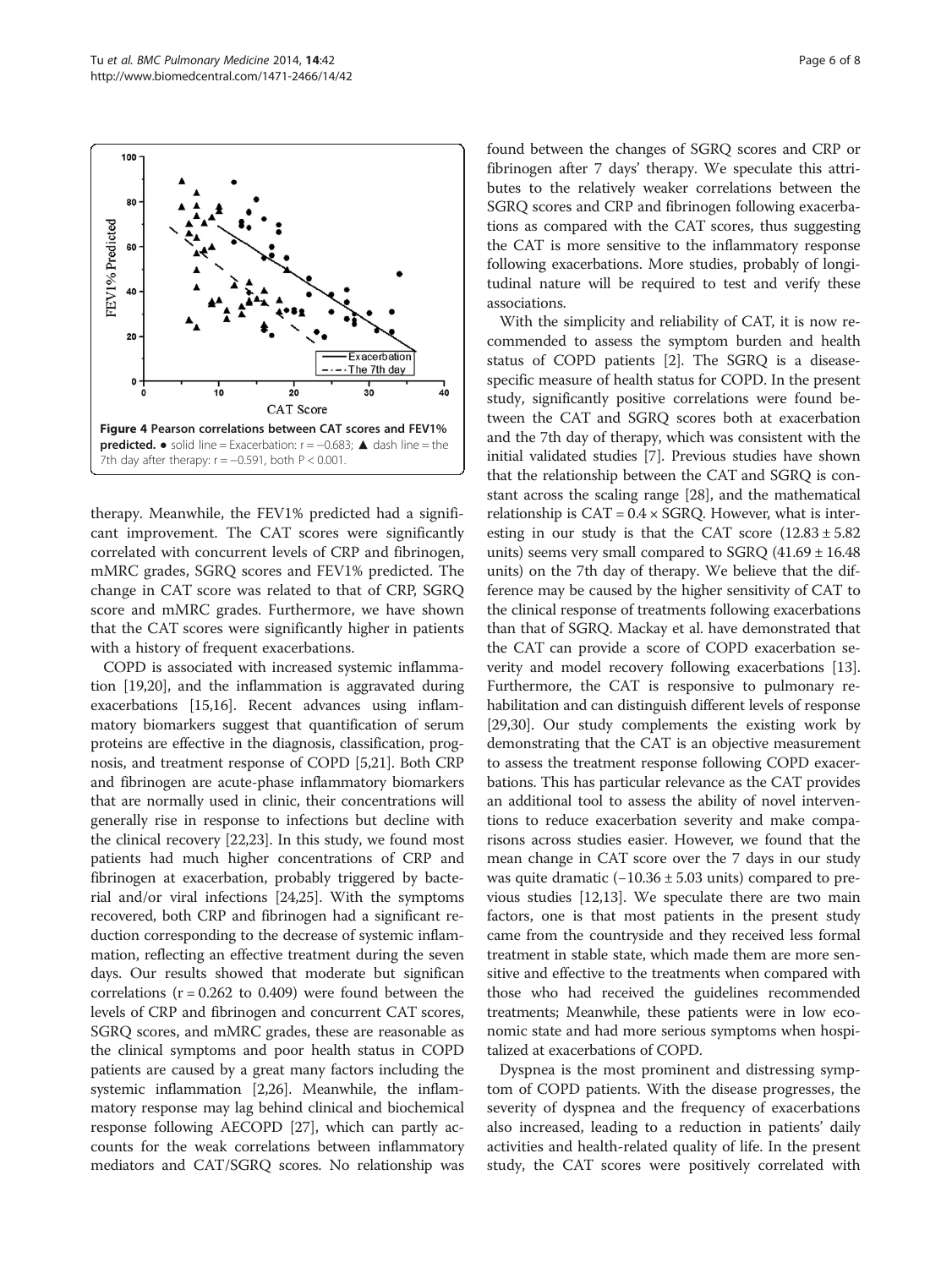<span id="page-6-0"></span>contemporaneous mMRC grades, which was consistent with studies conducted by Zhou and Jones [\[31,32](#page-7-0)]. Both CAT and mMRC Dyspnea Scale were recommended to assess the symptom burden of COPD patients in the revised global strategy [2]. Considering dyspnea is not the only symptom that affects health status, and the CAT has a broader coverage of the impact of COPD on the patient's daily life and well-being. Therefore, it is more appropriate to use the CAT as a symptom burden and heath status measurement. COPD patients are accompanied with persistent airflow limitation. Exacerbations can accelerate the decline of lung function and often with an incomplete symptomatic or physiological resolution [[33](#page-7-0)], thus leading to reduced physical activities and poorer quality of life. In our study, the CAT scores were significantly and modestly related to contemporaneous lung function impairment (measured by FEV1% predicted), in accordance with previous data [13]. However, we found that the change in CAT score was not related to that of FEV1% predicted, probably due to the recovery of physiological function lags behind the symptoms recovery. Exacerbation frequency is associated with the health status impairment of COPD patients [\[34\]](#page-7-0). Our study demonstrated that frequent exacerbators have higher CAT scores than infrequent exacerbators during exacerbations, which is expected because the CAT scores in stable COPD patients with a history of frequent exacerbations are significantly higher than infrequent ones [13].

There are some limitations in our study. Firstly, the information in stable state of the subjects (basal CAT and SGRQ scores, pulmonary function parameters and mMRC grades, etc.) were absent, thus lacking the comparisons between stable state and exacerbation and recovery. Secondly, this study has the relatively small size of the participant population, especially the subjects who performed the spirometry on the 7th day of therapy. The small sample size may leads to the weak correlations between some measurements in our results, as well as some mild difference between our results and previous studies.

#### **Conclusions**

In conclusion, the CAT is associate with the changes of systemic inflammation following exacerbations, and it is as responsive to the treatments as other measures such as SGRQ, mMRC dyspnea scale and pulmonary function. Thus the CAT scores can reflect the health status of COPD patients, and are potentially useful to assess the treatments response following COPD exacerbations. In addition, the CAT is particular useful for health settings where access to other objective measurements is limited.

#### Competing interests

None of the authors has a financial relationship with a commercial entity that has an interest in the subject of this manuscript.

#### Authors' contributions

All authors participated in the conception and design of experiment. Y-HT carried out the experiment and draft the manuscript. The statistical analysis was performed by Y-HT and YZ. The manuscript was revised coordination and critically by G-HF. All authors read and approved the final manuscript.

#### Acknowledgments

The authors would like to sincerely thank Yun Huang, Rui Xu, Rong-huai Li and Xian-wei Hu for assistance with recruitment and clinical assessment of participants.

Received: 23 June 2013 Accepted: 7 March 2014 Published: 11 March 2014

#### References

- 1. Fang X, Wang X, Bai C: COPD in China: the burden and importance of proper management. Chest 2011, 139(4):920–929.
- 2. Vestbo J, Hurd SS, Agusti AG, Jones PW, Vogelmeier C, Anzueto A, Barnes PJ, Fabbri LM, Martinez FJ, Nishimura M, Stockley RA, Sin DD, Rodriguez- Roisin R: Global strategy for the diagnosis, management and prevention of chronic obstructive pulmonary disease: GOLD executive summary. Am J Respir Crit Care Med 2013, 187(4):347–365.
- 3. Wedzicha JA, Donaldson GC: Natural history of successive COPD exacerbations. Thorax 2012, 67(11):935–936.
- 4. Seemungal TAR, Donaldson GC, Paul EA, Bestall JC, Jeffries DJ, Wedzicha JA: Effect of exacerbation on quality of life in patients with chronic obstructive pulmonary disease. Am J Respir Crit Care Med 1998, 157:1418–1422.
- 5. Gross NJ: Outcome measures for COPD treatments: a critical evaluation. COPD 2004, 1(1):41–57.
- 6. Jones PW, Harding G, Wiklund I: Improving the process and outcome of care in COPD: development of a standardised assessment tool. Prim Care Respir J 2009, 18:208–215.
- 7. Jones PW, Harding G, Berry P, Wiklund I, Chen WH, Kline Leidy NK: Development and first validation of the COPD assessment test. Eur Respir J 2009, 34(3):648-654.
- 8. CAT development steering group: COPD assessment test-healthcare professional user guide. [http://www.catestonline.org.](http://www.catestonline.org/)
- 9. Jones PW, Brusselle G, Dal Negro RW, Ferrer M, Kardos P, Levy ML, Perez T, Soler Cataluña JJ, van der Molen T, Adamek L, Banik N: Properties of the COPD assessment test in a cross-sectional European study. Eur Respir J 2011, 38:29–35.
- 10. Marchand E, Maury G: Evaluation of the COPD assessment test in patients with stable COPD. Rev Mal Respir 2012, 29(3):391–397.
- 11. Kelly JL, Bamsey O, Smith C, Lord VM, Shrikrishna D, Jones PW, Polkey MI, Hopkinson NS: Health status assessment in routine clinical practice: the chronic obstructive pulmonary disease assessment test score in outpatients. Respiration 2012, 84(3):193–199.
- 12. Jones PW, Harding G, Wiklund I, Berry P, Tabberer M, Yu R, Leidy NK: Tests of the responsiveness of the COPD assessment test following acute exacerbation and pulmonary rehabilitation. Chest 2012, 142(1):134–140.
- 13. Mackay AJ, Donaldson GC, Patel AR, Jones PW, Hurst JR, Wedzicha JA: Usefulness of the chronic obstructive pulmonary disease assessment test to evaluate severity of COPD exacerbations. Am J Respir Crit Care Med 2012, 185(11):1218–1224.
- 14. Wiklund I, Berry P, Lu KX: The Chinese translation of COPD assessment test (CAT) provides a valid and reliable measurement of COPD health status in Chinese COPD patients. Am J Respir Crit Care Med 2010, 181:A3575.
- 15. Perera WR, Hurst JR, Wilkinson TMA, Sapsford RJ, Mullerova H, Donaldson GC, Wedzicha JA: Inflammatory changes, recovery and recurrence at COPD exacerbation. Eur Respir J 2007, 29(3):527–534.
- 16. Wedzicha JA, Seemungal TA, MacCallum PK, Paul EA, Donaldson GC, Bhowmik A, Jeffries DJ, Meade TW: Acute exacerbations of chronic obstructive pulmonary disease are accompanied by elevations of plasma fibrinogen and serum IL-6 levels. Thromb Haemost 2000, 84(2):210–215.
- 17. Wedzicha JA, Donaldson GC: Exacerbations of chronic obstructive pulmonary disease. Respir Care 2003, 48(12):1204–1213.